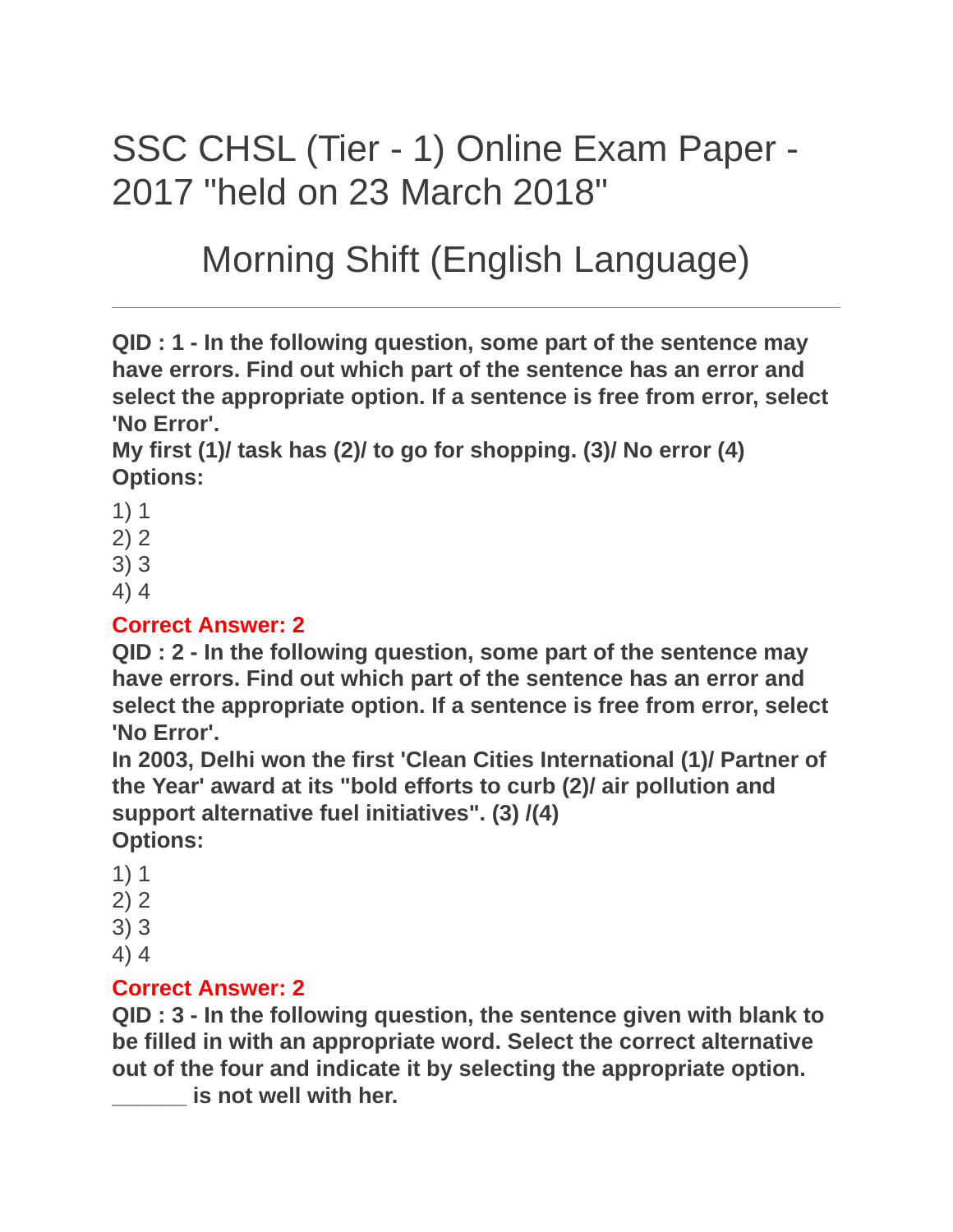## **Options:**

- 1) This
- 2) Always
- 3) It
- 4) All

## **Correct Answer: All**

**QID : 4 - In the following question, the sentence given with blank to be filled in with an appropriate word. Select the correct alternative out of the four and indicate it by selecting the appropriate option. A youth is \_\_\_\_\_\_ who is not a child anymore and is yet to enter adulthood.**

# **Options:**

- 1) someone
- 2) no one
- 3) anyone
- 4) every

## **Correct Answer: someone**

**QID : 5 - In the following question, out of the given four alternatives, select the one which best expresses the meaning of the given word. Banal**

# **Options:**

- 1) Original
- 2) Commonplace
- 3) Distinctive
- 4) Sharp

# **Correct Answer: Commonplace**

**QID : 6 - In the following question, out of the given four alternatives, select the one which best expresses the meaning of the given word. Contrite**

# **Options:**

- 1) Determined
- 2) Specific
- 3) Devise
- 4) Regretful

# **Correct Answer: Regretful**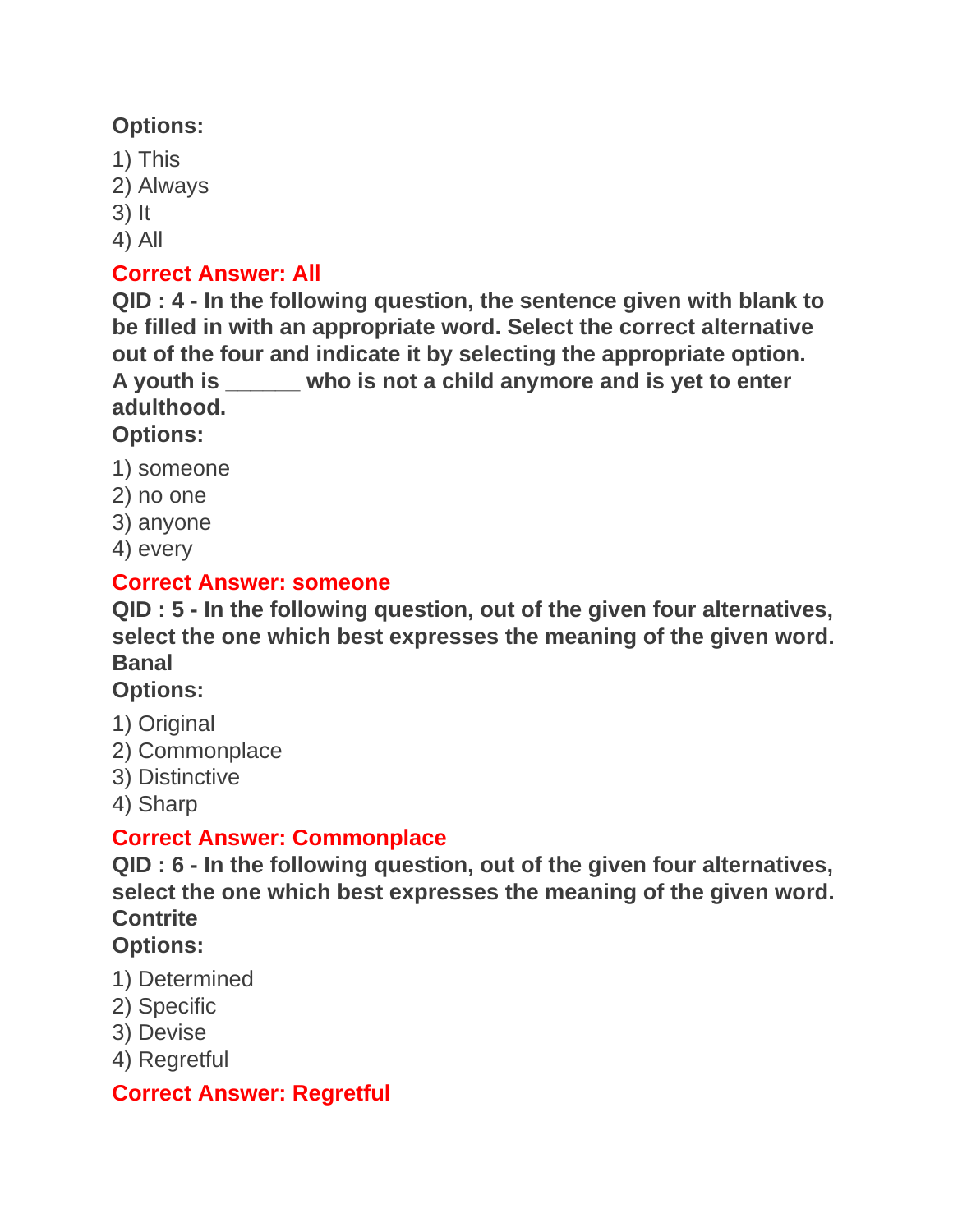#### **QID : 7 - In the following question, out of the given four alternatives, select the one which is opposite in meaning of the given word. Benison Options:**

#### 1) Amen

- 2) Approval
- 3) Blessing
- 4) Execration

#### **Correct Answer: Execration**

**QID : 8 - In the following question, out of the given four alternatives, select the one which is opposite in meaning of the given word. Drawn Options:**

- 1) Tense
- 2) Thin
- 3) Relaxed
- 4) Drained

## **Correct Answer: Relaxed**

#### **QID : 9 - Rearrange the parts of the sentence in correct order. All animals have**

- P : have memory
- Q : animals do not
- R : sensation but some

# **Options:**

- 1) QRP
- 2) PRQ
- 3) RQP
- 4) PQR

#### **Correct Answer: RQP**

**QID : 10 - A sentence has been given in Active/Passive Voice. Out of the four given alternatives, select the one which best expresses the same sentence in Passive/Active Voice.**

#### **She opened the lock.**

# **Options:**

1) The lock opened by her.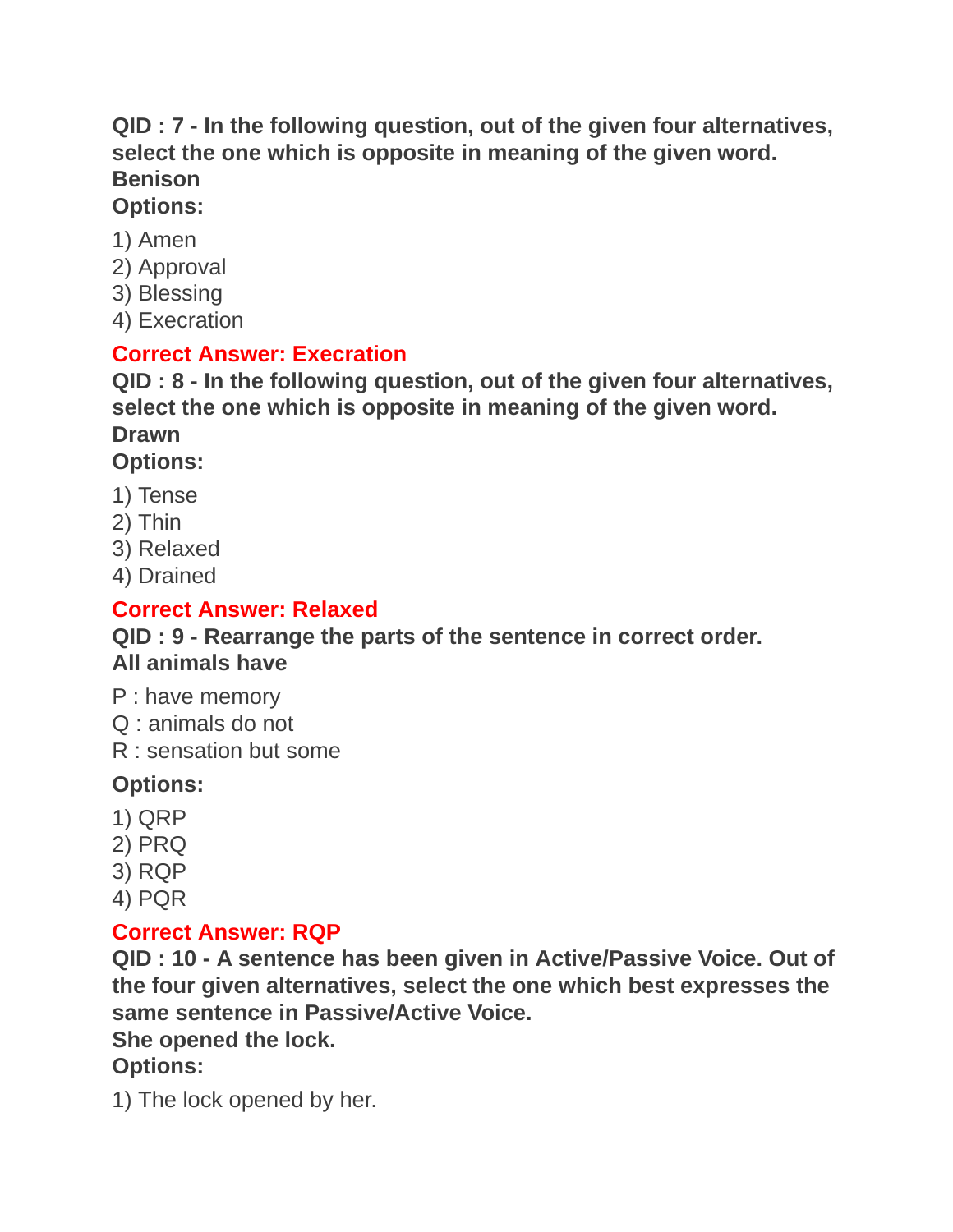- 2) The lock was opened by her.
- 3) The lock is open by her.
- 4) The lock is to open by her.

#### **Correct Answer: The lock was opened by her.**

**QID : 11 - A sentence has been given in Direct/Indirect Speech. Out of the four given alternatives, select the one which best expresses the same sentence in Indirect/Direct Speech.**

**Ram said, "I met her yesterday." Options:**

- 1) Ram said that he met her yesterday.
- 2) Ram said he meet her the day before.
- 3) Ram said that he had met her the day before.
- 4) Ram met her the day before.

#### **Correct Answer: Ram said that he had met her the day before.**

**QID : 12 - In the following question, a word has been written in four different ways out of which only one is correctly spelt. Select the correctly spelt word.**

## **Options:**

- 1) Possetion
- 2) Possession
- 3) Poessession
- 4) Posesion

#### **Correct Answer: Possession**

**QID : 13 - In the following passage, some of the words have been left out. Read the passage carefully and select the correct answer for the given blank out of the four alternatives.**

We must remember that we cannot create a draconian state order to end corruption. The moral transformation of civil society must be \_\_\_\_\_\_\_\_\_\_ and based on persuasive leadership. A \_\_\_\_\_\_\_\_\_\_\_

definition of a sustainable lifestyle must be voluntarily accepted. Only will the competitive urge to make more and more money end. Money should become meaningful, moral and deeply entitled as a set of the Money should become meaningful, moral and deeply true wealth is found in a rich heart, no one will want to touch money even with a barge pole.

**draconian state \_\_\_\_\_\_\_\_\_ order to end corruption.**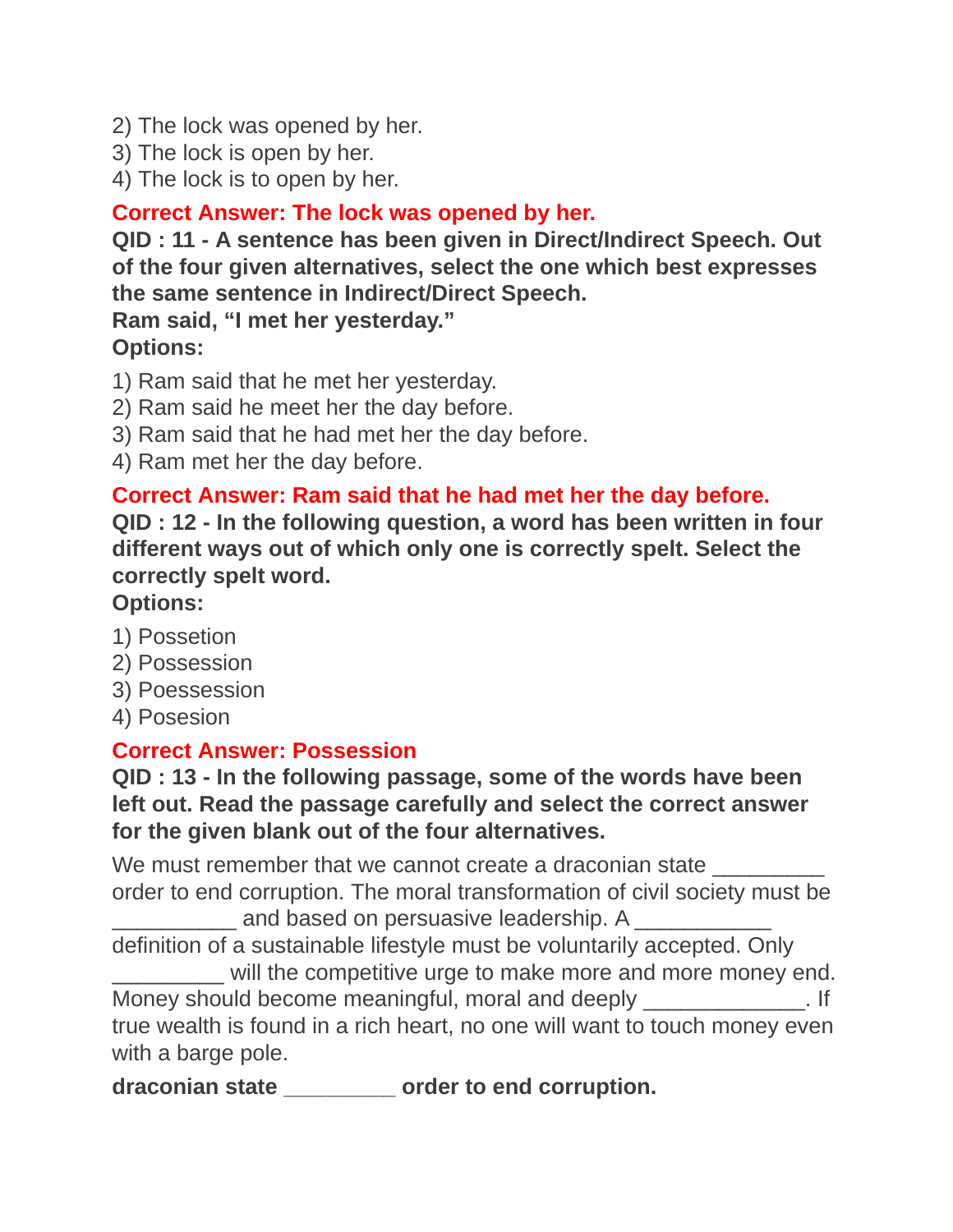## **Options:**

- 1) into
- 2) so
- 3) in
- 4) for

#### **Correct Answer: in**

**QID : 14 - In the following passage, some of the words have been left out. Read the passage carefully and select the correct answer for the given blank out of the four alternatives.**

We must remember that we cannot create a draconian state order to end corruption. The moral transformation of civil society must be and based on persuasive leadership. A definition of a sustainable lifestyle must be voluntarily accepted. Only will the competitive urge to make more and more money end. Money should become meaningful, moral and deeply Theorem 2. If true wealth is found in a rich heart, no one will want to touch money even with a barge pole.

# **society must be \_\_\_\_\_\_\_\_\_\_ and based on Options:**

- 1) nature
- 2) natural
- 3) naturally
- 4) naturism

# **Correct Answer: natural**

#### **QID : 15 - In the following passage, some of the words have been left out. Read the passage carefully and select the correct answer for the given blank out of the four alternatives.**

We must remember that we cannot create a draconian state order to end corruption. The moral transformation of civil society must be  $\frac{1}{2}$  and based on persuasive leadership. A definition of a sustainable lifestyle must be voluntarily accepted. Only will the competitive urge to make more and more money end. Money should become meaningful, moral and deeply entitled as a set of the Money should become meaningful, moral and deeply true wealth is found in a rich heart, no one will want to touch money even with a barge pole.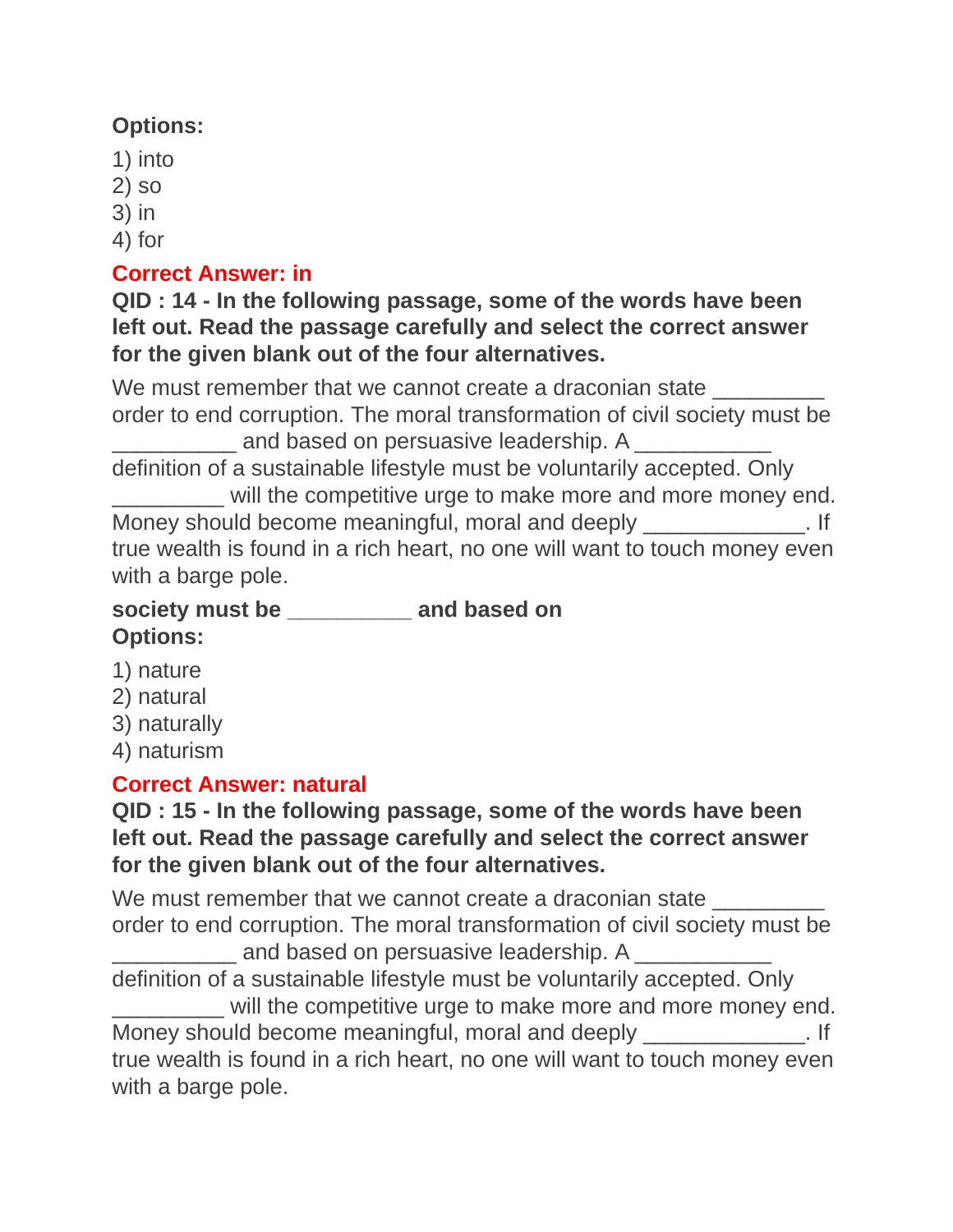# **A \_\_\_\_\_\_\_\_\_\_\_ definition of a sustainable lifestyle**

# **Options:**

- 1) clearly
- 2) clarity
- 3) clarification
- 4) clear

# **Correct Answer: clear**

**QID : 16 - In the following passage, some of the words have been left out. Read the passage carefully and select the correct answer for the given blank out of the four alternatives.**

We must remember that we cannot create a draconian state order to end corruption. The moral transformation of civil society must be and based on persuasive leadership. A definition of a sustainable lifestyle must be voluntarily accepted. Only will the competitive urge to make more and more money end. Money should become meaningful, moral and deeply \_\_\_\_\_\_\_\_\_\_\_\_\_. If true wealth is found in a rich heart, no one will want to touch money even with a barge pole.

# **Only \_\_\_\_\_\_\_\_\_ will the competitive urge**

- **Options:**
- 1) than
- 2) thus
- 3) so
- 4) then

# **Correct Answer: then**

#### **QID : 17 - In the following passage, some of the words have been left out. Read the passage carefully and select the correct answer for the given blank out of the four alternatives.**

We must remember that we cannot create a draconian state order to end corruption. The moral transformation of civil society must be and based on persuasive leadership. A definition of a sustainable lifestyle must be voluntarily accepted. Only will the competitive urge to make more and more money end. Money should become meaningful, moral and deeply \_\_\_\_\_\_\_\_\_\_\_\_\_. If

true wealth is found in a rich heart, no one will want to touch money even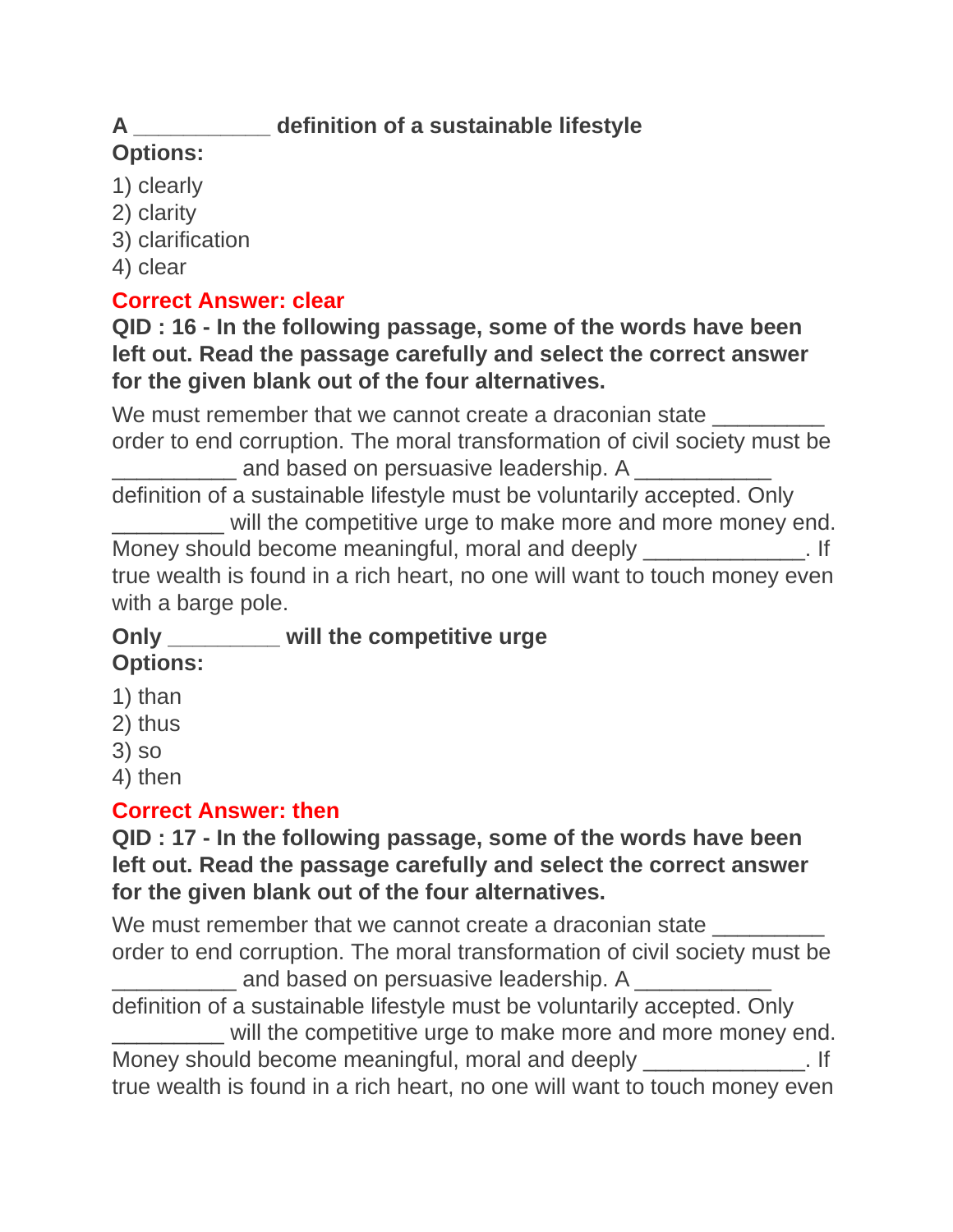with a barge pole.

**moral and deeply \_\_\_\_\_\_\_\_\_\_\_\_\_. If true wealth Options:**

- 1) satisfy
- 2) satisfaction
- 3) to satisfy
- 4) satisfying

#### **Correct Answer: satisfying**

**QID : 18 - In the following question, out of the four alternatives, select the alternative which best expresses the meaning of the idiom/phrase.**

#### **Be out of order Options:**

1) Some goods which are out of stock.

2) Do something against the court's ruling.

3) A device not working properly or at all.

4) Things kept in an organized manner.

# **Correct Answer: A device not working properly or at all.**

**QID : 19 - In the following question, out of the four alternatives, select the alternative which best expresses the meaning of the idiom/phrase.**

#### **A sight for sore eyes Options:**

1) An ugly sight unpleasant to the eyes.

2) When one becomes tired of watching too much TV or reading.

3) A person or thing that one is extremely pleased or relieved to see.

4) A beautiful sight that you can visualise even with closed eyes.

#### **Correct Answer: A person or thing that one is extremely pleased or relieved to see.**

**QID : 20 - In the following question, out of the four alternatives, select the alternative which is the best substitute of the words/sentence.**

**Rude in a mean-spirited and surly way Options:**

1) Affable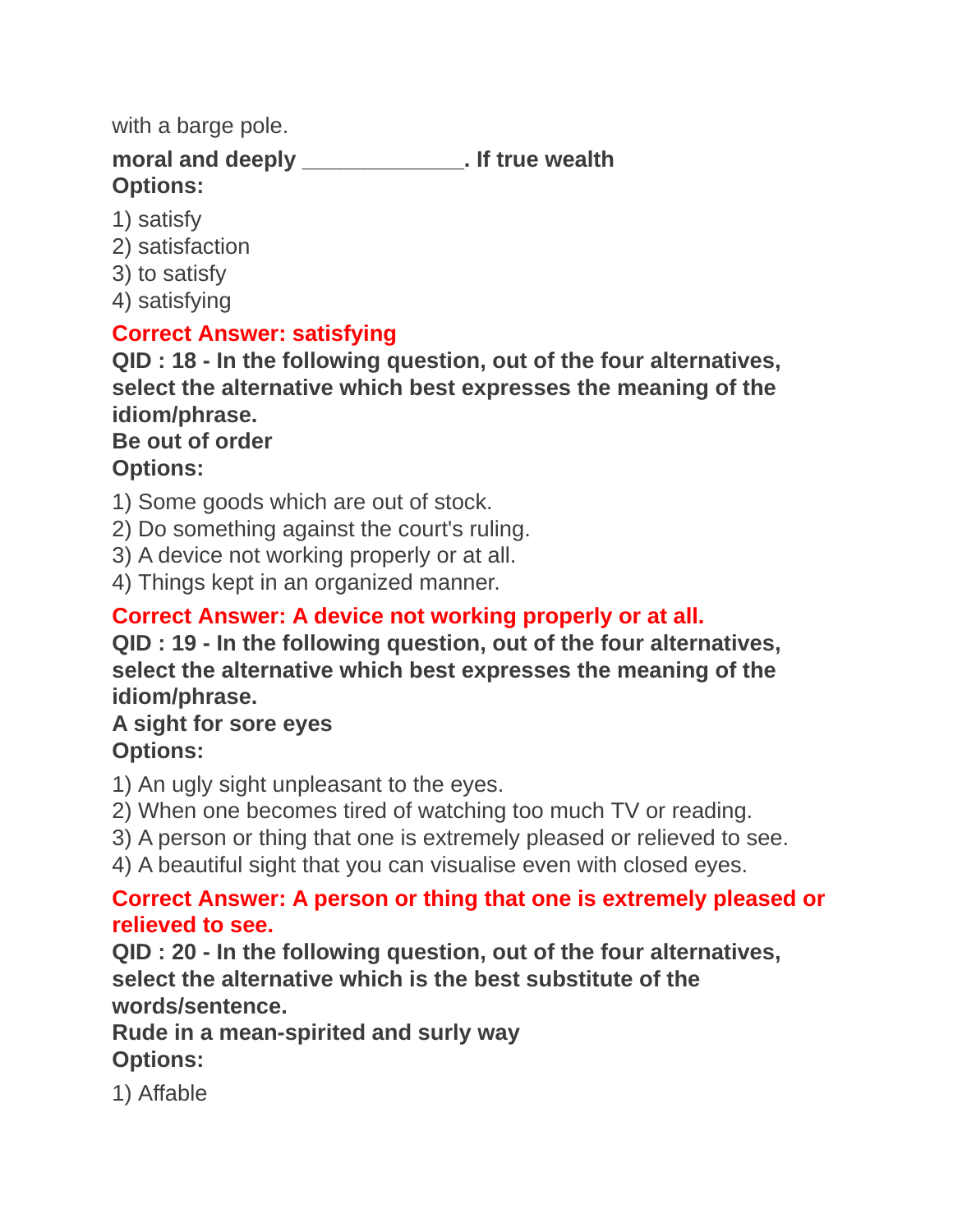2) Churlish

3) Cordial

4) Genteel

#### **Correct Answer: Churlish**

**QID : 21 - In the following question, out of the four alternatives, select the alternative which is the best substitute of the words/sentence.**

**A characteristic of one thing that is suggestive of another Options:**

- 1) Antithetic
- 2) Disparate
- 3) Conjecture
- 4) Reminiscence

# **Correct Answer: Reminiscence**

**QID : 22 - In the following question, out of the four alternatives, select the alternative which will improve the bracketed part of the sentence. In case no improvement is needed, select "no improvement".**

**The diesel engines replaced the steam engines and the old first class coaches (is replaced) by coupes in a corridor. Options:**

- 1) was replaced
- 2) were replaced
- 3) were replace
- 4) no improvement

#### **Correct Answer: were replaced**

**QID : 23 - In the following question, out of the four alternatives, select the alternative which will improve the bracketed part of the sentence. In case no improvement is needed, select "no improvement".**

**We kept aside our clothes, (clean) our hiking boots and made sure we had our thick woollen socks.**

**Options:**

- 1) cleaned
- 2) cleans
- 3) to clean